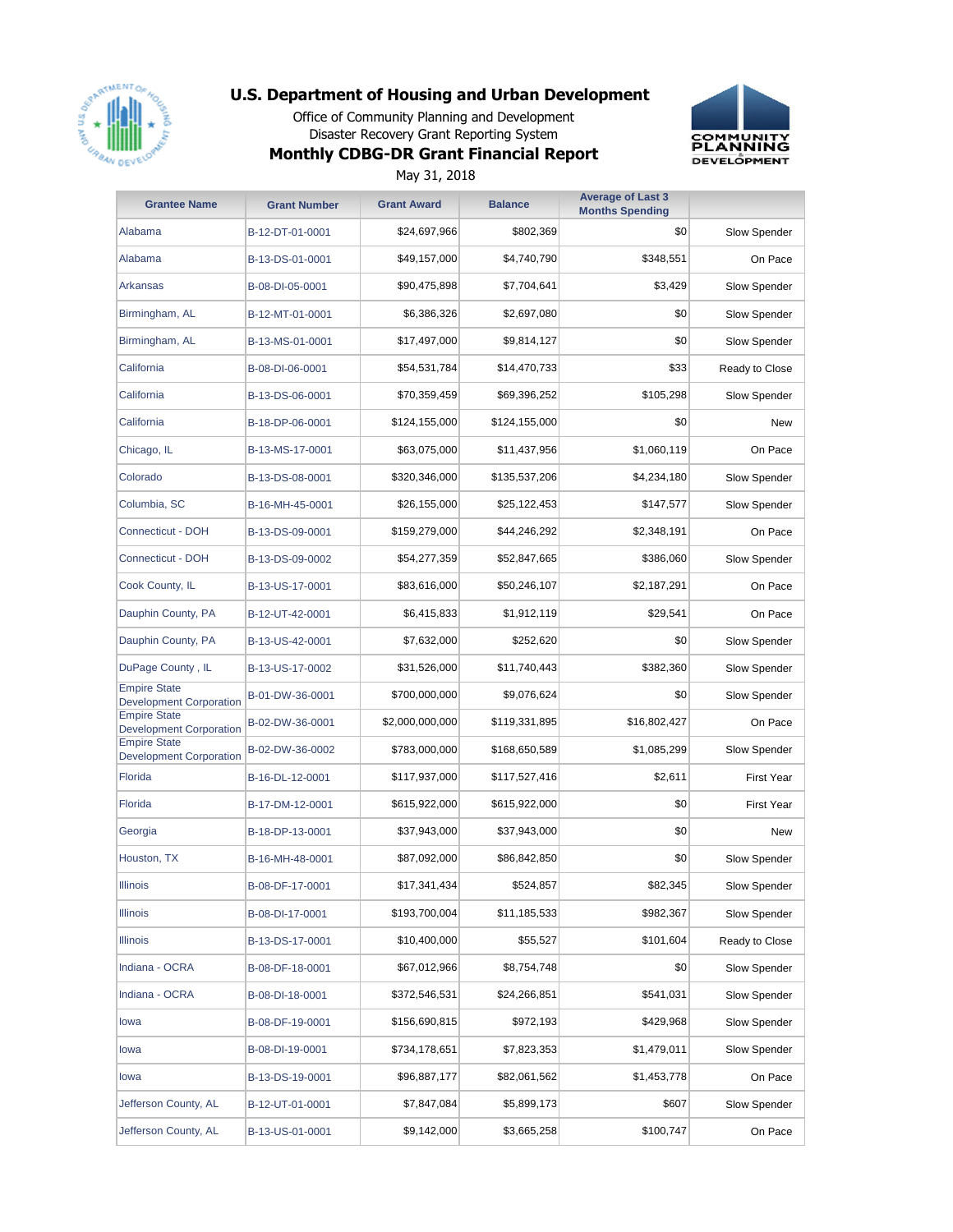

Office of Community Planning and Development Disaster Recovery Grant Reporting System





May 31, 2018

| <b>Grantee Name</b>    | <b>Grant Number</b> | <b>Grant Award</b> | <b>Balance</b>  | <b>Average of Last 3</b><br><b>Months Spending</b> |                |
|------------------------|---------------------|--------------------|-----------------|----------------------------------------------------|----------------|
| Jefferson Parish, LA   | B-13-US-22-0001     | \$16,453,000       | \$12,429,874    | \$131,714                                          | Slow Spender   |
| Joplin, MO             | B-12-MT-29-0001     | \$45,266,709       | \$17,085,402    | \$689,490                                          | On Pace        |
| Joplin, MO             | B-13-MS-29-0001     | \$113,276,000      | \$44,133,478    | \$3,284,010                                        | On Pace        |
| Lexington County, SC   | B-16-UH-45-0001     | \$21,370,000       | \$17,414,156    | \$874,926                                          | On Pace        |
| Louisiana              | B-06-DG-22-0001     | \$6,210,000,000    | \$77,950,488    | \$1,579,213                                        | Slow Spender   |
| Louisiana              | B-06-DG-22-0002     | \$4,200,000,000    | \$100,932,607   | \$1,777,723                                        | Slow Spender   |
| Louisiana              | B-08-DG-22-0003     | \$3,000,000,000    | \$53,034,189    | \$1,610,332                                        | Slow Spender   |
| Louisiana              | B-08-DI-22-0001     | \$1,093,212,571    | \$145,793,522   | \$3,919,546                                        | Slow Spender   |
| Louisiana              | B-13-DS-22-0001     | \$64,379,084       | \$22,698,954    | \$723,722                                          | Slow Spender   |
| Louisiana              | B-13-DS-22-0002     | \$92,629,249       | \$87,303,691    | \$814,308                                          | Slow Spender   |
| Louisiana              | B-16-DL-22-0001     | \$1,708,407,000    | \$1,399,744,546 | \$40,871,741                                       | On Pace        |
| Luzerne County, PA     | B-12-UT-42-0002     | \$15,738,806       | \$4,341,978     | \$199,844                                          | On Pace        |
| Luzerne County, PA     | B-13-US-42-0002     | \$9,763,000        | \$15,437        | \$0                                                | Ready to Close |
| Maryland               | B-13-DS-24-0001     | \$28,640,000       | \$6,070,327     | \$0                                                | Slow Spender   |
| <b>Massachusetts</b>   | B-13-DS-25-0001     | \$7,210,000        | \$279,314       | \$26,143                                           | On Pace        |
| Memphis, TN            | B-10-MF-47-0001     | \$6,264,239        | \$0             | \$854,086                                          | Ready to Close |
| Minot, ND              | B-12-MT-38-0001     | \$67,575,964       | \$7,167,875     | \$27,831                                           | Slow Spender   |
| Minot, ND              | B-13-MS-38-0001     | \$35,056,000       | \$868,165       | \$33,358                                           | On Pace        |
| Minot, ND              | B-13-MS-38-0002     | \$74,340,770       | \$62,969,304    | \$1,061,421                                        | Slow Spender   |
| Mississippi            | B-06-DG-28-0001     | \$5,058,185,000    | \$150,457,911   | \$7,663,161                                        | Slow Spender   |
| <b>Mississippi</b>     | B-06-DG-28-0002     | \$423,036,059      | \$2,776,380     | \$2,468                                            | Slow Spender   |
| Mississippi            | B-08-DF-28-0001     | \$2,281,287        | \$13,926        | \$2,536                                            | Ready to Close |
| <b>Mississippi</b>     | B-08-DI-28-0001     | \$11,722,116       | \$1,157,242     | \$108                                              | Slow Spender   |
| <b>Missouri</b>        | B-08-DI-29-0001     | \$97,605,490       | \$8,543,239     | \$218,145                                          | Slow Spender   |
| Missouri               | B-12-DT-29-0001     | \$8,719,059        | \$196,745       | \$149,560                                          | On Pace        |
| <b>Missouri</b>        | B-13-DS-29-0001     | \$11,844,000       | \$1,411,613     | \$89,920                                           | Slow Spender   |
| <b>Missouri</b>        | B-18-DP-29-0001     | \$58,535,000       | \$58,535,000    | \$0                                                | <b>New</b>     |
| Moore, OK              | B-13-MS-40-0001     | \$52,200,000       | \$23,440,754    | \$374,162                                          | Slow Spender   |
| Nashville-Davidson, TN | B-10-MF-47-0002     | \$33,089,813       | \$4,718,232     | \$20,186                                           | Slow Spender   |
| <b>New Jersey</b>      | B-12-DT-34-0001     | \$15,598,506       | \$1,767,314     | \$15,479                                           | Slow Spender   |
| <b>New Jersey</b>      | B-13-DS-34-0001     | \$4,174,429,000    | \$1,397,231,107 | \$25,116,993                                       | On Pace        |
| <b>New Jersey</b>      | B-13-DS-34-0002     | \$15,000,000       | \$14,315,231    | \$22,933                                           | Slow Spender   |
| New Orleans, LA        | B-13-MS-22-0001     | \$15,031,000       | \$6,694,455     | \$455,680                                          | On Pace        |
| New Orleans, LA        | B-13-MS-22-0002     | \$141,260,569      | \$140,803,459   | \$32,298                                           | Slow Spender   |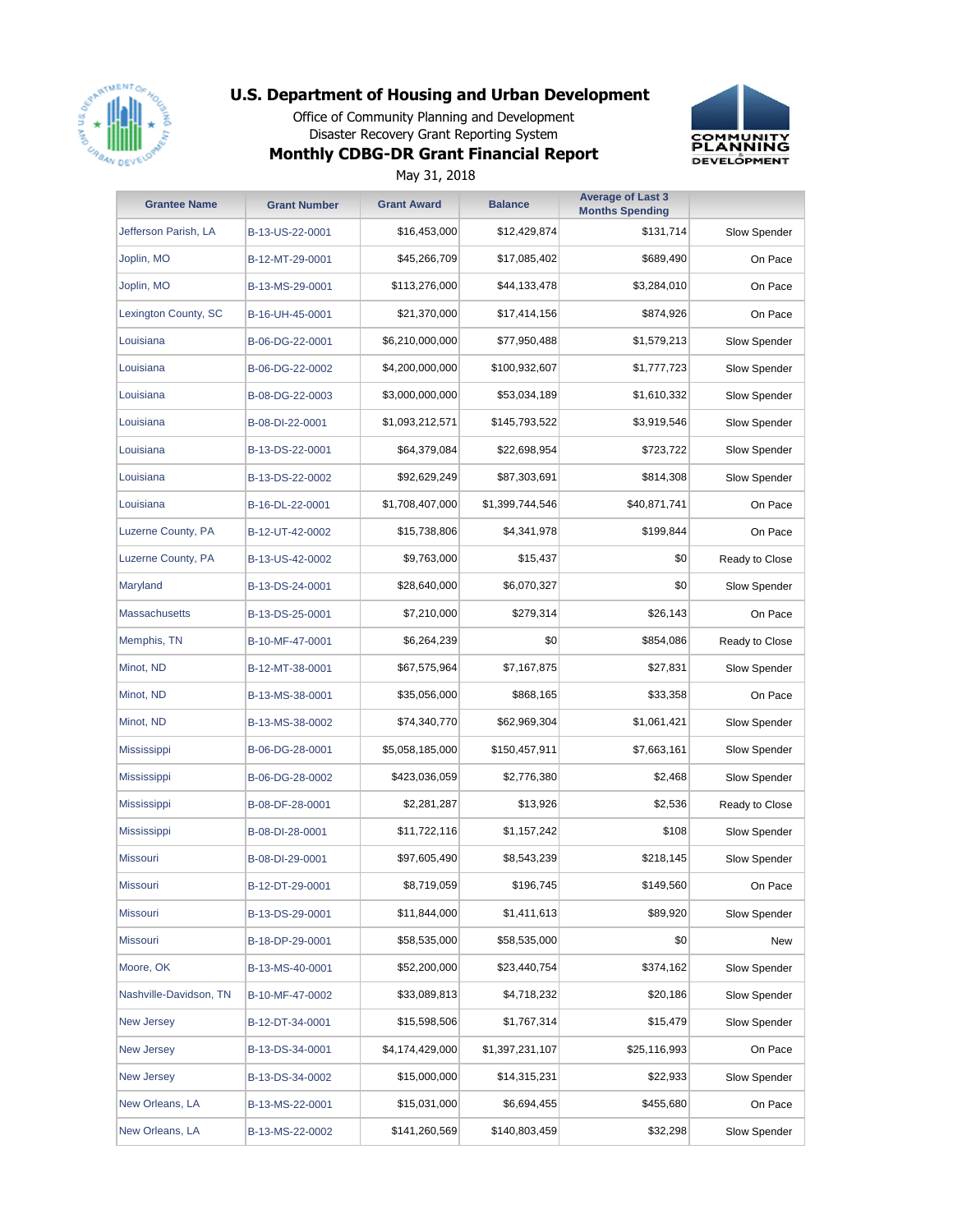

Office of Community Planning and Development Disaster Recovery Grant Reporting System





May 31, 2018

| <b>Grantee Name</b>        | <b>Grant Number</b> | <b>Grant Award</b> | <b>Balance</b>  | <b>Average of Last 3</b><br><b>Months Spending</b> |                   |
|----------------------------|---------------------|--------------------|-----------------|----------------------------------------------------|-------------------|
| <b>New York</b>            | B-12-DT-36-0001     | \$71,654,116       | \$67,605,822    | \$6,582                                            | Slow Spender      |
| <b>New York</b>            | B-13-DS-36-0001     | \$4,416,882,000    | \$1,295,368,619 | \$33,895,066                                       | On Pace           |
| <b>New York</b>            | B-13-DS-36-0002     | \$35,800,000       | \$35,539,446    | \$25,765                                           | Slow Spender      |
| New York City, NY          | B-13-MS-36-0001     | \$4,213,876,000    | \$1,664,387,124 | \$65,592,766                                       | On Pace           |
| New York City, NY          | B-13-MS-36-0002     | \$176,000,000      | \$174,750,030   | \$0                                                | Slow Spender      |
| <b>North Carolina</b>      | B-16-DL-37-0001     | \$236,529,000      | \$236,258,990   | \$90,003                                           | Slow Spender      |
| Oklahoma                   | B-13-DS-40-0001     | \$93,700,000       | \$11,631,600    | \$1,828,489                                        | On Pace           |
| Orange County, NY          | B-12-UT-36-0001     | \$11,422,029       | \$10,961,339    | \$0                                                | Slow Spender      |
| Pennsylvania               | B-12-DT-42-0001     | \$27,142,501       | \$17,330,949    | \$148,052                                          | Slow Spender      |
| Pennsylvania               | B-13-DS-42-0001     | \$29,986,000       | \$27,601,997    | \$165,024                                          | Slow Spender      |
| <b>Puerto Rico</b>         | B-08-DI-72-0001     | \$29,982,887       | \$9,169,091     | \$295,613                                          | Slow Spender      |
| <b>Puerto Rico</b>         | B-17-DM-72-0001     | \$1,507,179,000    | \$1,507,179,000 | \$0                                                | <b>First Year</b> |
| Rhode Island               | B-10-DF-44-0001     | \$8,935,237        | \$1,019,091     | \$6,087                                            | Slow Spender      |
| Rhode Island               | B-13-DS-44-0001     | \$19,911,000       | \$6,055,192     | \$264,746                                          | On Pace           |
| <b>Richland County, SC</b> | B-16-UH-45-0002     | \$30,770,000       | \$29,597,084    | \$111,398                                          | Slow Spender      |
| San Marcos, TX             | B-16-MH-48-0002     | \$33,794,000       | \$32,478,206    | \$36,798                                           | Slow Spender      |
| Shelby County, TN          | B-13-US-47-0002     | \$60,445,163       | \$57,637,588    | \$231,272                                          | Slow Spender      |
| South Carolina             | B-16-DH-45-0001     | \$126,698,000      | \$70,773,073    | \$5,359,949                                        | On Pace           |
| South Carolina             | B-16-DL-45-0001     | \$95,086,000       | \$88,516,502    | \$1,986,564                                        | On Pace           |
| Springfield, MA            | B-13-MS-25-0001     | \$21,896,000       | \$10,206,762    | \$424,287                                          | On Pace           |
| Springfield, MA            | B-13-MS-25-0002     | \$17,056,880       | \$11,154,754    | \$1,716,664                                        | On Pace           |
| St. Tammany Parish         | B-13-US-22-0002     | \$10,914,916       | \$5,936,935     | \$0                                                | Slow Spender      |
| <b>Tennessee</b>           | B-08-DI-47-0001     | \$92,517,890       | \$1,744,177     | \$151                                              | Ready to Close    |
| <b>Tennessee</b>           | B-10-DF-47-0001     | \$30,906,517       | \$863,507       | \$90                                               | Slow Spender      |
| Tennessee                  | B-13-DS-47-0001     | \$13,810,000       | \$6,030,378     | \$288,058                                          | On Pace           |
| <b>Tennessee</b>           | B-13-DS-47-0002     | \$44,502,374       | \$42,470,478    | \$137,466                                          | Slow Spender      |
| <b>Texas - GLO</b>         | B-08-DI-48-0001     | \$3,113,472,856    | \$438,483,133   | \$10,218,739                                       | Slow Spender      |
| Texas - GLO                | B-12-DT-48-0001     | \$31,319,686       | \$7,879,504     | \$727,236                                          | On Pace           |
| Texas - GLO                | B-16-DH-48-0001     | \$74,568,000       | \$74,204,737    | \$0                                                | Slow Spender      |
| Texas - GLO                | B-16-DL-48-0001     | \$238,895,000      | \$238,895,000   | \$0                                                | <b>First Year</b> |
| Texas - GLO                | B-17-DL-48-0002     | \$57,800,000       | \$57,800,000    | \$0                                                | <b>First Year</b> |
| Texas - GLO                | B-17-DM-48-0001     | \$5,024,215,000    | \$5,024,215,000 | \$0                                                | First Year        |
| Town of Union, NY          | B-12-MT-36-0001     | \$10,137,818       | \$3,423,768     | \$6,510                                            | Slow Spender      |
| Tuscaloosa, AL             | B-12-MT-01-0002     | \$16,634,702       | \$8,292,647     | \$0                                                | Slow Spender      |